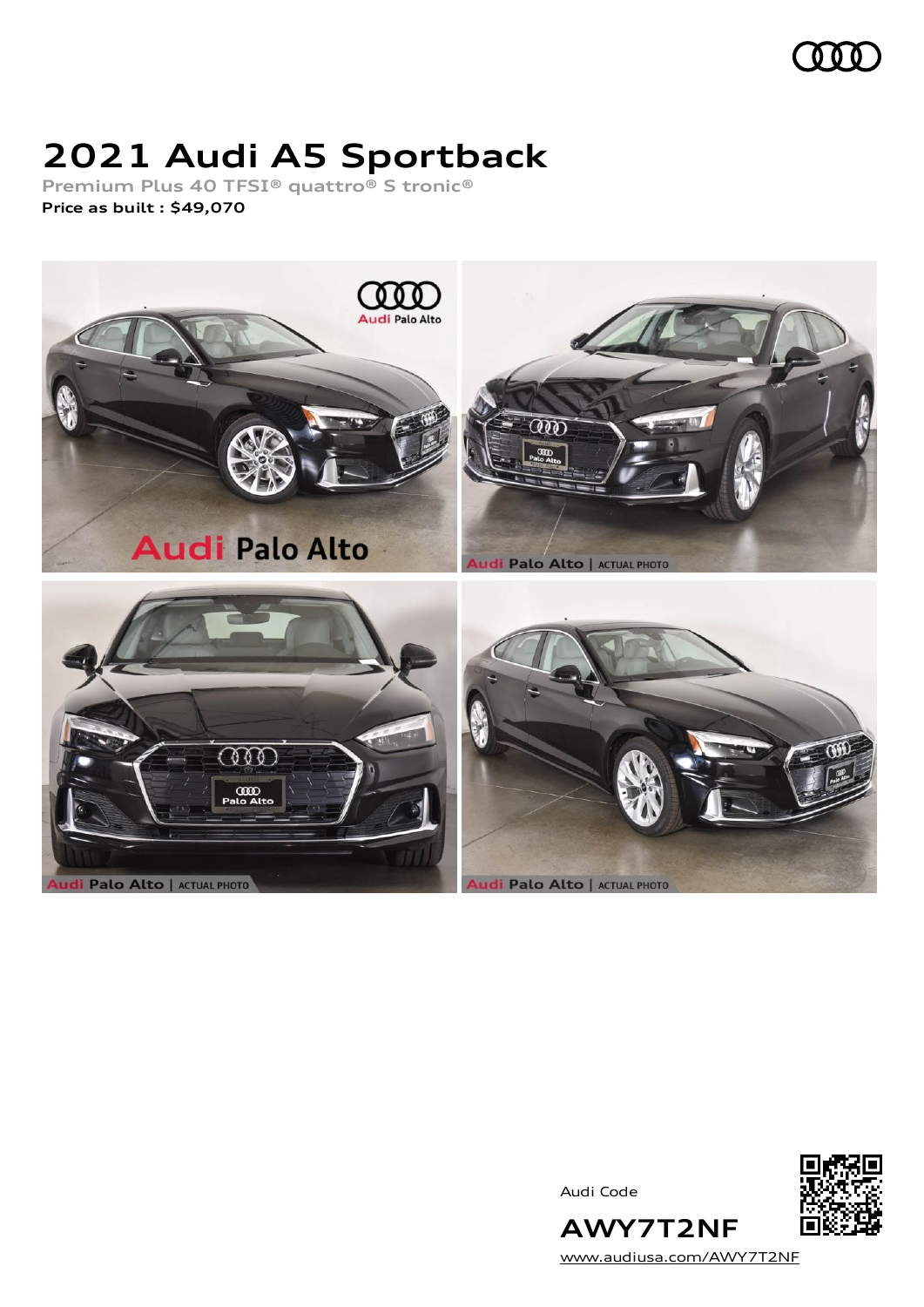## **Summary**

**Audi 2021 Audi A5 Sportback** Premium Plus 40 TFSI® quattro® S tronic®

**Price as buil[t](#page-8-0)** \$49,070

### **Exterior colour**

Mythos Black metallic

### **Interior colour**

### **Technical Specifications**

| Engine type                  | 2.0-liter four-cylinder                       |
|------------------------------|-----------------------------------------------|
| stroke                       | Displacement/Bore and 1,984/82.5 x 92.8 cc/mm |
| Max. output                  | 201 HP                                        |
| Torque                       | 236 lb-ft@rpm                                 |
| Top track speed              | $130$ mph                                     |
| Acceleration (0 - 60<br>mph) | 6.4 seconds                                   |
| Recommended fuel             | Premium                                       |



### **Further Information**

| Warranty        | No          |
|-----------------|-------------|
| Mileage         | 8,103 miles |
| Type of vehicle | Used car    |
|                 |             |

**Audi Code** AWY7T2NF

**Your configuration on www.audiusa.com** [www.audiusa.com/AWY7T2NF](https://www.audiusa.com/AWY7T2NF)

**Commission number** e747c5710a0e0ae7148b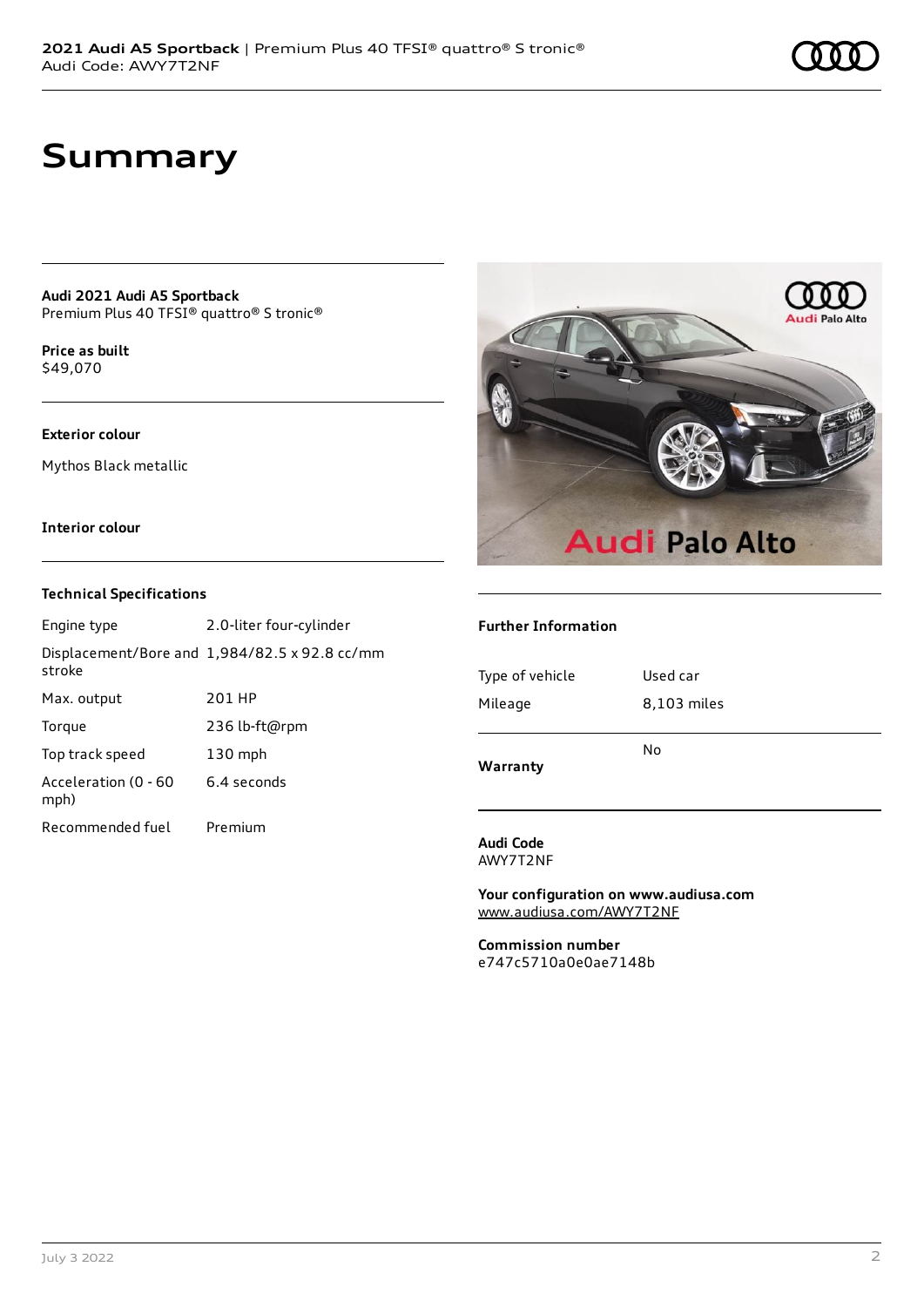

# **Standard features**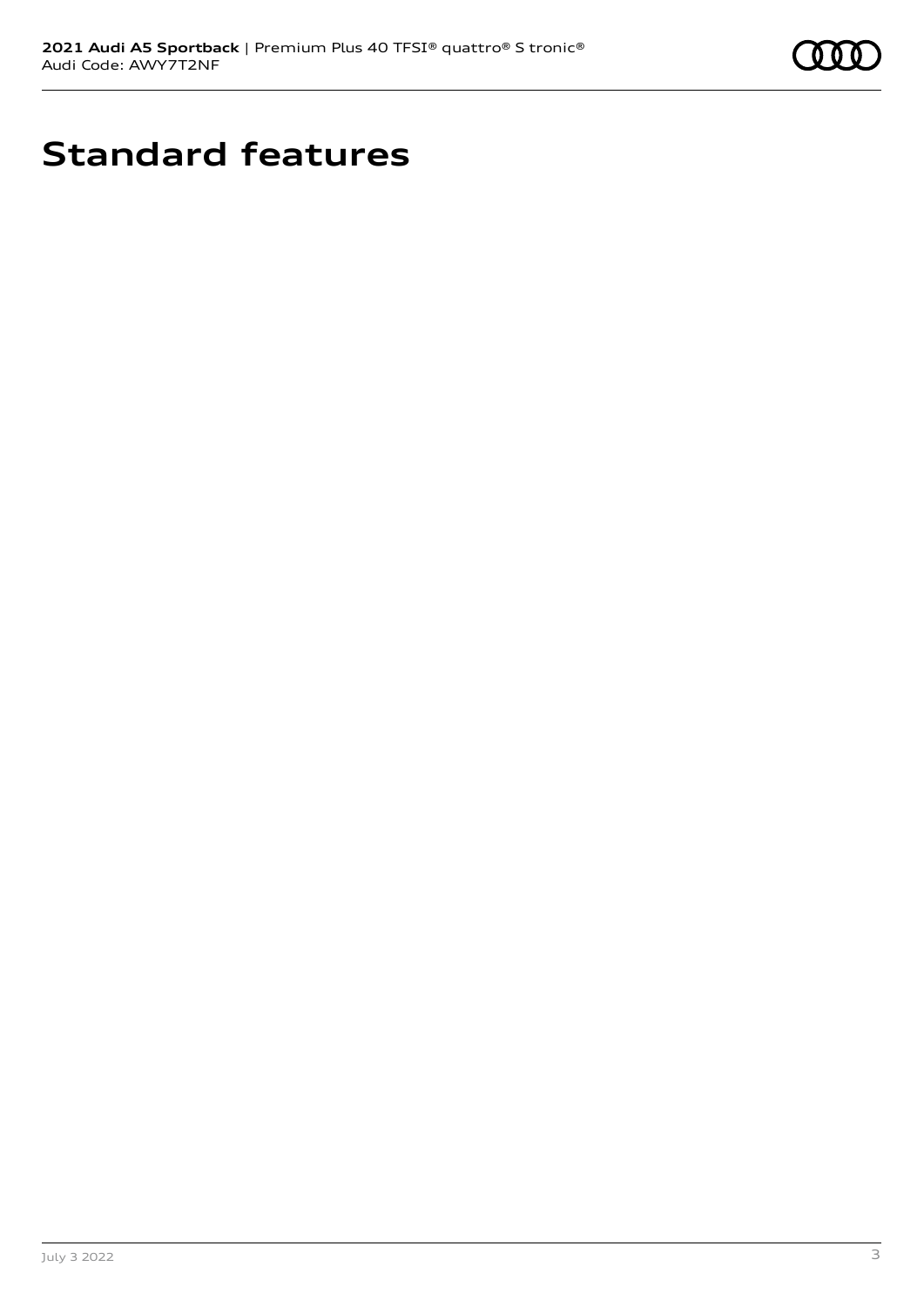# **Dealer remarks**

2 Rear USB Charge Ports, ABS brakes, Adaptive Cruise Control w/Traffic Jam Assist, Alarm System w/Motion Sensors, Alloy wheels, Audi Active Lane Assist, Audi Advanced Key, Audi Side Assist w/Pre Sense Rear, Auto-Dimming Exterior Mirrors, Bang & Olufsen Sound System w/3D Sound, Compass, Convenience Package, Driver Seat Memory, Electronic Stability Control, Front Bucket Seats, Front Center Armrest, Front dual zone A/C, Hands-On Detection Steering Wheel, Heated door mirrors, Heated front seats, Heated Front Sport Seats, Heated Steering Wheel, Illuminated entry, Matrix-Design LED Headlights, MMI Navigation Plus, Navigation Package, Parking System Plus (Front/Rear Acoustic Sensors), Power Folding Exterior Mirrors, Power Liftgate, Power moonroof, Power passenger seat, Premium Plus, Remote keyless entry, SiriusXM All Access Service, Split folding rear seat, Sport Suspension, Top View Camera System, Traction control.

Certified. Clean CARFAX. CARFAX One-Owner. Odometer is 1943 miles below market average! 25/34 City/Highway MPG

Audi Certified pre-owned Details:

- \* Warranty Deductible: \$0
- \* Roadside Assistance
- \* Vehicle History
- \* 300+ Point Inspection

\* Limited Warranty: 12 Month/Unlimited Mile beginning after new car warranty expires or from certified purchase date

\* Transferable Warranty

\* Includes 24/7 Roadside Assistance emergency towing, collision, jump start, flat tire change, emergency fuel service, lock-out service, extrication service, Audi assist, CARFAX Vehicle History Report and SiriusXM satellite radio complimentary 90 day subscription. If Audi New Vehicle Limited Warranty (NVLW) coverage remains at time of CPO purchase, CPO Limited Warranty Coverage commences upon expiration of NVLW and continues until 5 years from vehicle's original in-service date with no mileage limitation. If NVLW coverage has expired at time of CPO purchase, CPO Limited Warranty coverage commences at time of purchase and continues for 12 months with no mileage limitation. Limited warranty is transferable between private parties.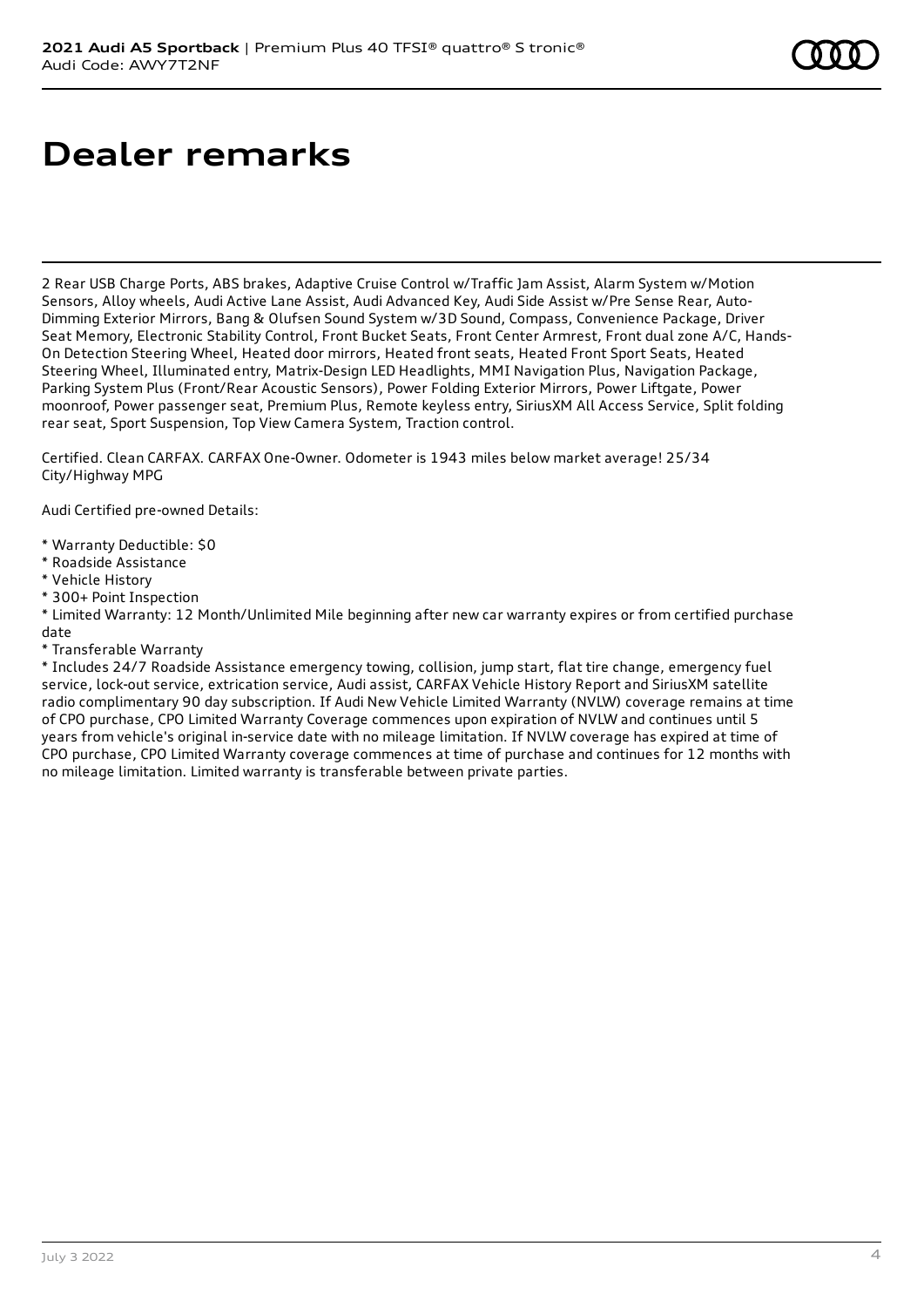## **Technical Specifications**

### **Engineering | Performance**

| Engine type                                | 2.0-liter four-cylinder                                                    | Steering type                              | Electromechanical power steering<br>system                           |
|--------------------------------------------|----------------------------------------------------------------------------|--------------------------------------------|----------------------------------------------------------------------|
| Power Level                                | 40                                                                         |                                            |                                                                      |
| Max. output                                | 201 HP                                                                     | Turning diameter, curb- 38.4 ft<br>to-curb |                                                                      |
| Displacement                               | 2.0 l                                                                      | Steering ratio                             | 15.9:1                                                               |
| Torque                                     | 236 lb-ft@rpm                                                              |                                            |                                                                      |
| Valvetrain                                 | 16-valve DOHC with Audi valvelift<br>system                                | Suspension                                 |                                                                      |
| Acceleration (0 - 60<br>mph)               | 6.4 seconds                                                                | Front axle                                 | Five-link front suspension                                           |
| Engine block                               | Cast-iron                                                                  | Rear axle                                  | Five-link rear suspension                                            |
|                                            |                                                                            | Optional                                   | Sport suspension                                                     |
| Induction/fuel injection Turbocharged/FSI® |                                                                            |                                            |                                                                      |
| Cylinder head                              | Aluminum-alloy                                                             |                                            |                                                                      |
| stroke                                     | Displacement/Bore and 1,984/82.5 x 92.8 cc/mm                              | <b>Brakes</b>                              |                                                                      |
|                                            |                                                                            | Front brakes                               | 12.36 (ventilated disc) in                                           |
| Top track speed                            | 130 mph                                                                    | Rear brakes                                | 11.81 (ventilated disc) in                                           |
|                                            |                                                                            | Parking brake                              | Electromechanical                                                    |
| <b>Electrical system</b>                   |                                                                            |                                            |                                                                      |
| Alternator                                 | 14 Volts - 110-150A                                                        | <b>Body</b>                                |                                                                      |
| Battery                                    | 12 Volts - 420A/75Ah                                                       | Material                                   | Multi-material body construction<br>(steel and aluminum composition) |
| Transmission   Drivetrain                  |                                                                            | Corrosion protection                       | Multistep anti-corrosion protection                                  |
| Drivetrain type                            | quattro <sup>®</sup> all-wheel drive with ultra <sup>®</sup><br>technology | <b>Warranty   Maintenance</b>              |                                                                      |
| Transmission                               | Seven-speed S tronic® dual-clutch<br>automatic transmission                | Warranty                                   | 4-year/50,000-mile Audi New<br>Vehicle Limited Warranty              |

**Steering**

## **(1/2)**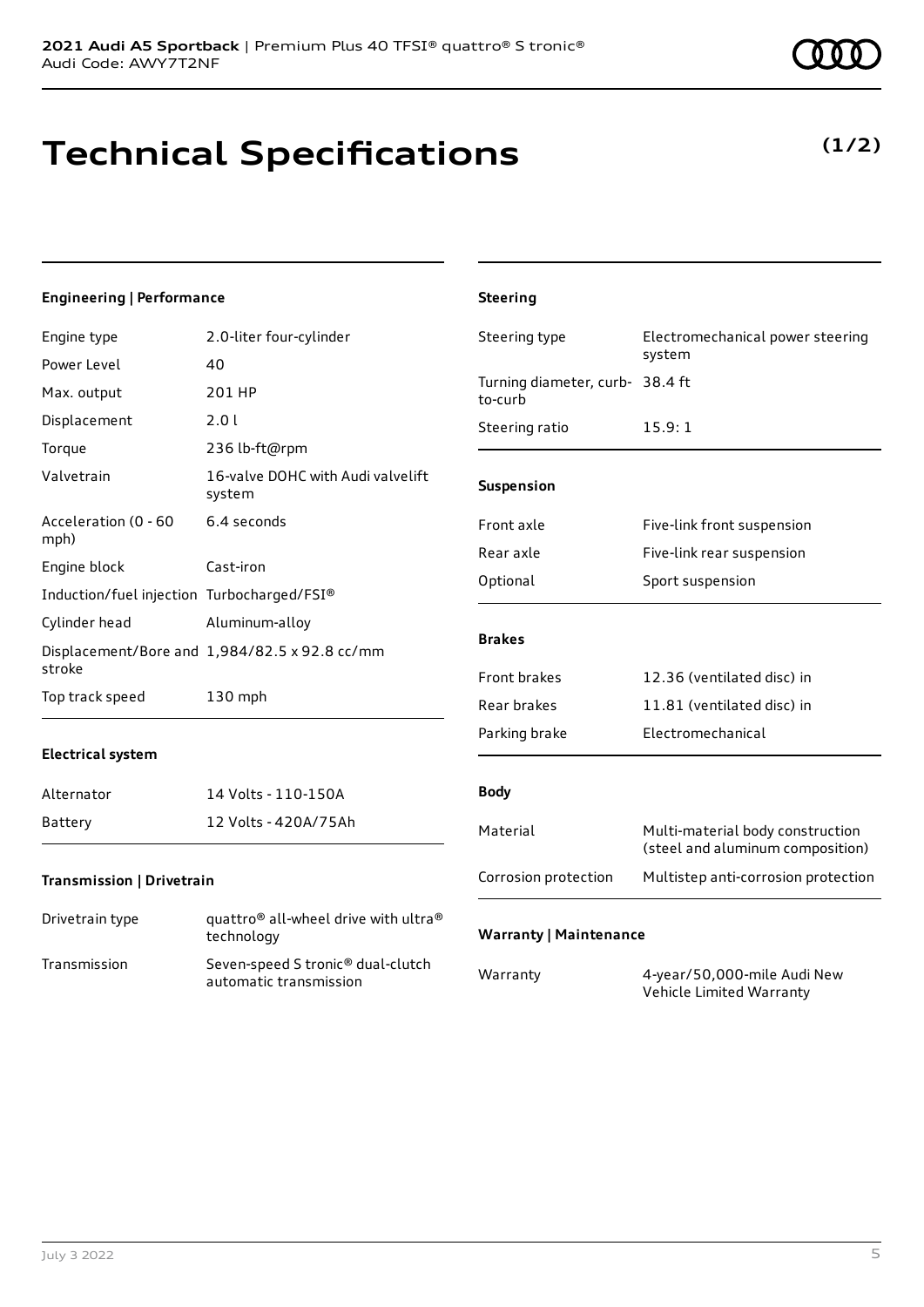## **Technical Specifications**

### **Exterior Measurements**

| Height                           | 54.6 in   |
|----------------------------------|-----------|
| Overall width without<br>mirrors | 72.5 in   |
| Length                           | 187.3 in  |
| Wheelbase                        | 111.2 in  |
| Drag coefficient                 | $0.29$ Cw |
| Overall width with<br>mirrors    | 79.8 in   |
| Track rear                       | 61.7 in   |
| <b>Track front</b>               | 62.5 in   |
| Curb weight                      | 3,725 lb  |

#### **Interior measurements**

| Seating capacity                          | 5                      |
|-------------------------------------------|------------------------|
| Shoulder room, rear                       | 54.5 in                |
| Head room with front<br>sunroof           | 37.7 in                |
| Leg room, rear                            | $35.1$ in              |
| Shoulder room, front                      | 55.7 in                |
| Head room with rear<br>sunroof            | 37.0 in                |
| Leg room, front                           | $41.3$ in              |
| Cargo volume, rear<br>seatbacks up/folded | 21.8/35.0 cu ft, cu ft |

## **(2/2)**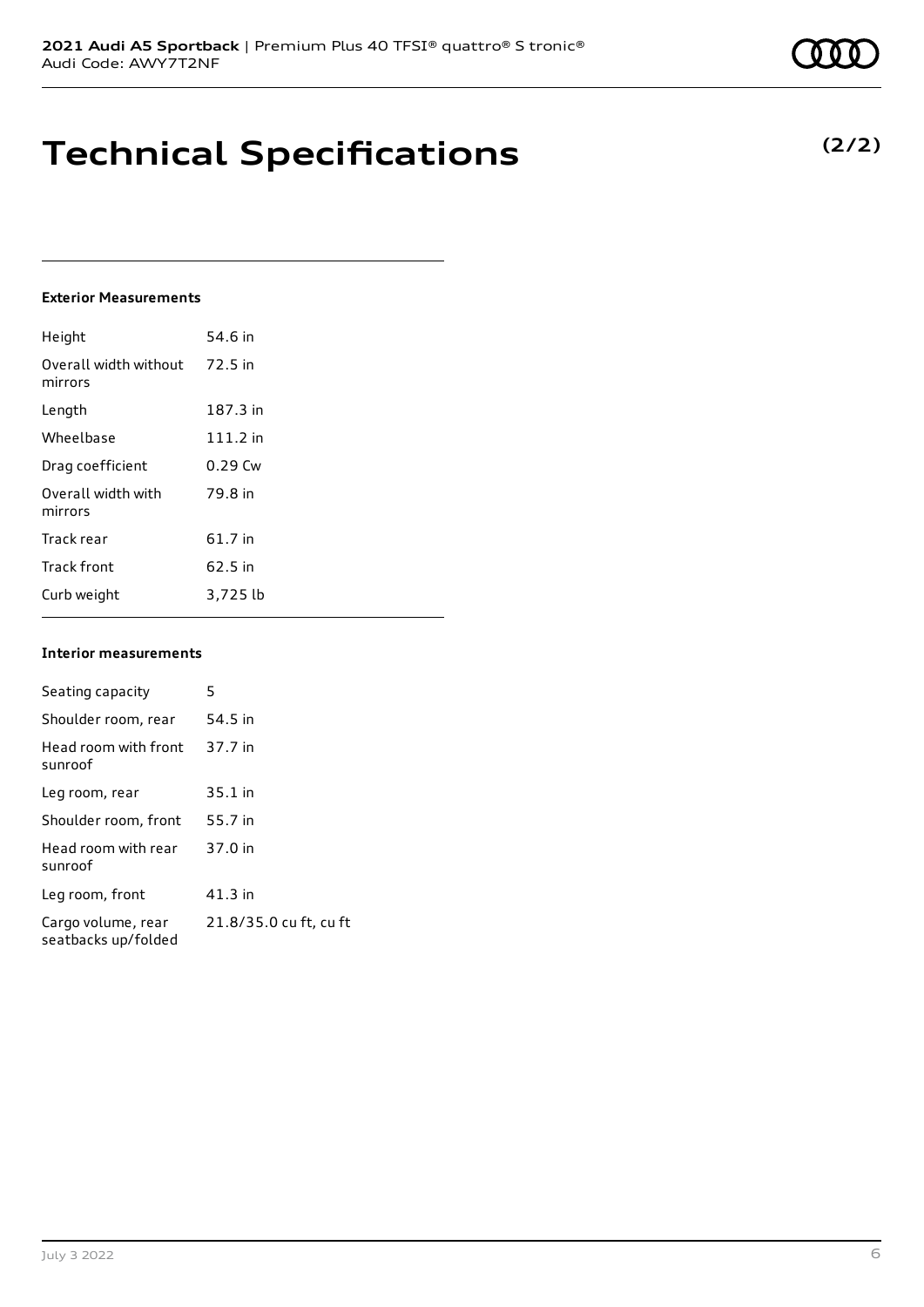## **Consumption- and emission**

### **Consumption by NEDC**

| urban       | $25$ mpg |
|-------------|----------|
| extra-urban | 34 mpg   |
| combined    | 28 mpg   |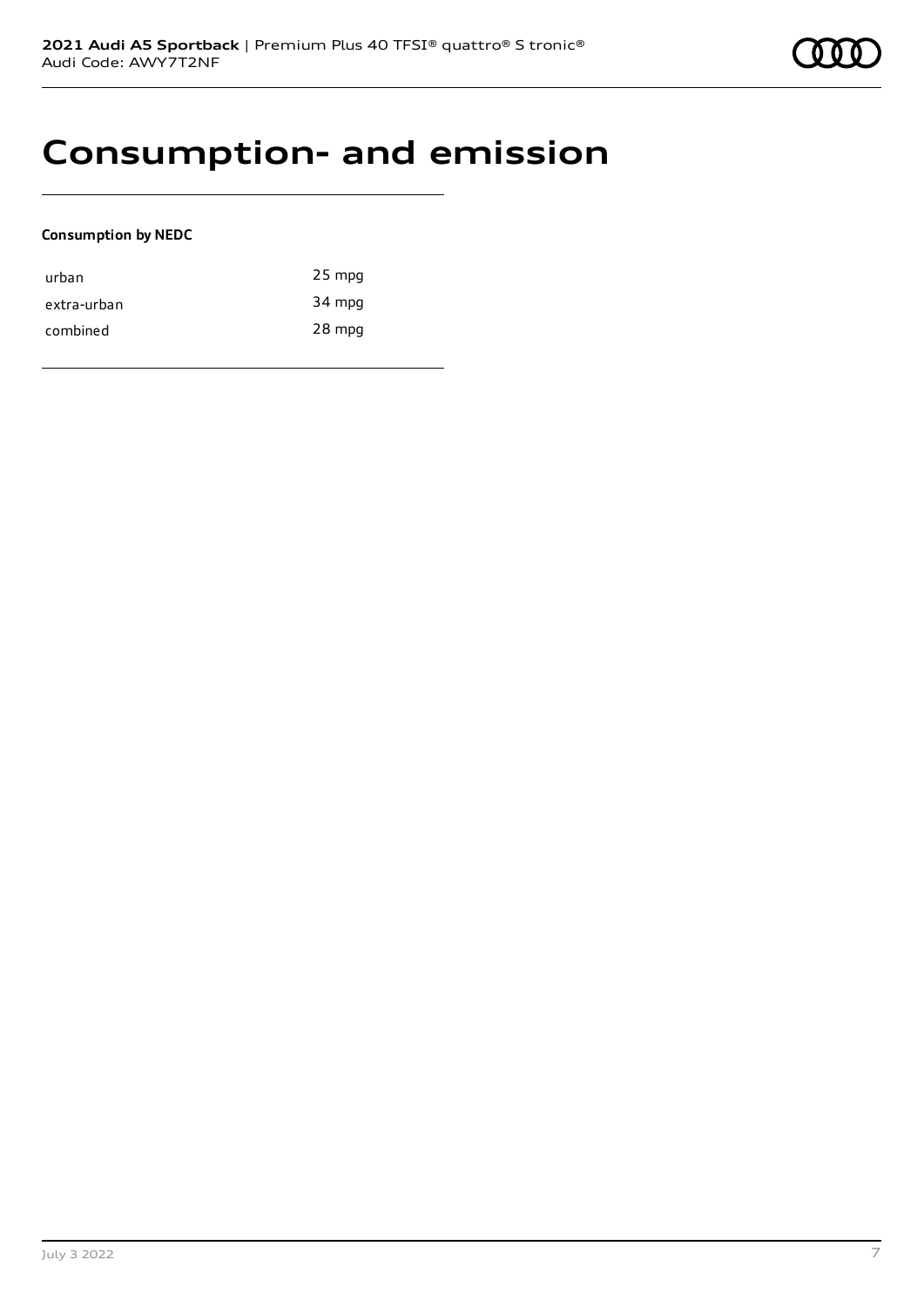## **Contact**

Dealer **Audi Palo Alto**

1730 Embarcadero Rd 94303 Palo Alto CA

Phone: 6508566300 FAX: 6508562337

www: [https://www.audipaloalto.com](https://www.audipaloalto.com/)